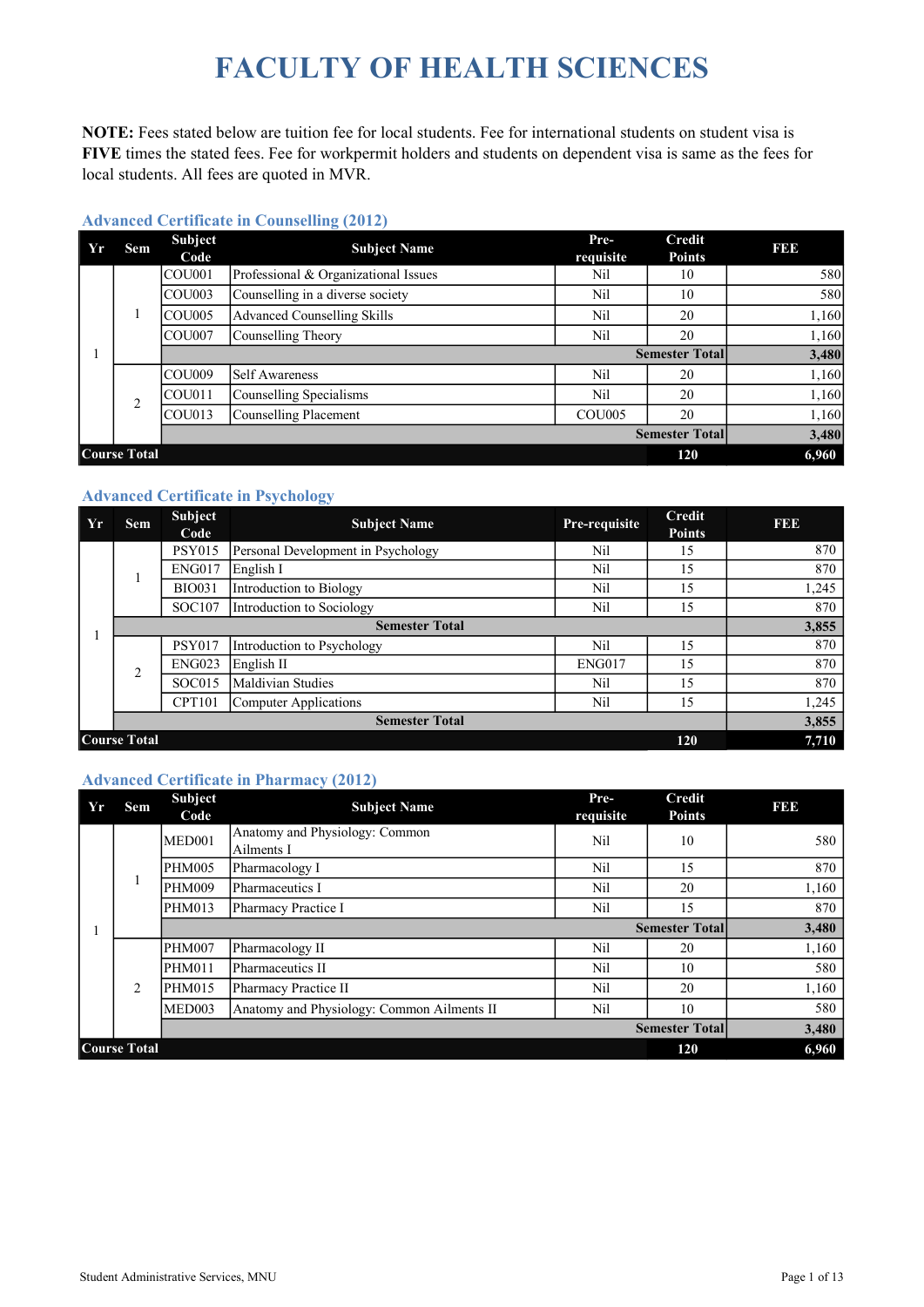### Advanced Certificate in Primary Health Care 2012

| Yr             | <b>Sem</b>          | Subject       | <b>Subject Name</b>                         | Pre-               | Credit                | I 31 34 3 |
|----------------|---------------------|---------------|---------------------------------------------|--------------------|-----------------------|-----------|
|                |                     | Code          |                                             | requisite          | <b>Points</b>         |           |
|                |                     | MED015        | Management of Diseases 1                    | Nil                | 12                    | 696       |
|                |                     | <b>MED117</b> | First Aid and Practical Procedures          | Nil                | 15                    | 870       |
|                | 1                   | <b>PHM003</b> | Basic Pharmacology                          | Nil                | 10                    | 580       |
|                |                     | <b>PUB001</b> | Communication in Health                     | Nil                | 10                    | 580       |
|                |                     | <b>PUB107</b> | Environment and Community Health 1          | Nil                | 15                    | 870       |
|                |                     |               |                                             |                    | <b>Semester Total</b> | 3,596     |
|                | 2                   | <b>MED201</b> | Management of Diseases 2                    | MED015             | 20                    | 1,160     |
|                |                     | <b>PUB209</b> | Reproductive Health for Primary Health care | Nil                | 20                    | 1,160     |
|                |                     | <b>PUB109</b> | Health Promotion 1                          | Nil                | 10                    | 580       |
|                |                     | <b>MLS001</b> | Microbiology in Health Studies              | Nil                | 10                    | 580       |
|                |                     |               |                                             |                    | <b>Semester Total</b> | 3,480     |
|                |                     | <b>MED203</b> | Management of Diseases 3                    | MED <sub>201</sub> | 20                    | 1,160     |
|                |                     | MGT111        | Health Services Management 1                | Nil                | 10                    | 880       |
| $\overline{c}$ | 3                   | <b>MED101</b> | Child Health for Primary Health Care        | <b>MED015</b>      | 20                    | 1,160     |
|                |                     | <b>PUB103</b> | Introduction to Primary Health Care         | Nil                | 10                    | 580       |
|                |                     |               |                                             |                    | <b>Semester Total</b> | 3,780     |
|                | <b>Course Total</b> |               |                                             |                    | 182                   | 10,856    |

## Advanced Certificate in Social Service Work (July 2014)

| Yr | Sem                 | Subject<br>Code | <b>Subject Name</b>                                      | Pre-<br>requisite | <b>Credit</b><br><b>Points</b> | <b>BB</b> |
|----|---------------------|-----------------|----------------------------------------------------------|-------------------|--------------------------------|-----------|
|    |                     | <b>SSW001</b>   | Introduction to Social Service                           | Nil               | 15                             | 870       |
|    |                     | <b>SSW003</b>   | Professional Practice                                    | Nil               | 10                             | 580       |
|    |                     | SSW005          | Care and Protection of Children                          | Nil               | 15                             | 870       |
|    |                     | <b>SSW007</b>   | Family and Domestic Violence                             | Nil               | 10                             | 580       |
|    |                     | <b>SSW009</b>   | Engaging with Communities                                | Nil               | 10                             | 580       |
|    |                     |                 |                                                          |                   | <b>Semester Total</b>          | 3,480     |
|    |                     | <b>SSW015</b>   | Working with Individuals & Groups                        | Nil               | 20                             | 1,160     |
|    |                     | <b>SSW017</b>   | Organizational Context of Social<br><b>Work Practice</b> | Nil               | 10                             | 580       |
|    | 2                   | <b>SSW019</b>   | Introduction to Psychology                               | Nil               | 10                             | 580       |
|    |                     | <b>SSW119</b>   | Practical Placement                                      | Nil               | 20                             | 1,160     |
|    |                     |                 |                                                          |                   | <b>Semester Total</b>          | 3,480     |
|    | <b>Course Total</b> | 120             | 6,960                                                    |                   |                                |           |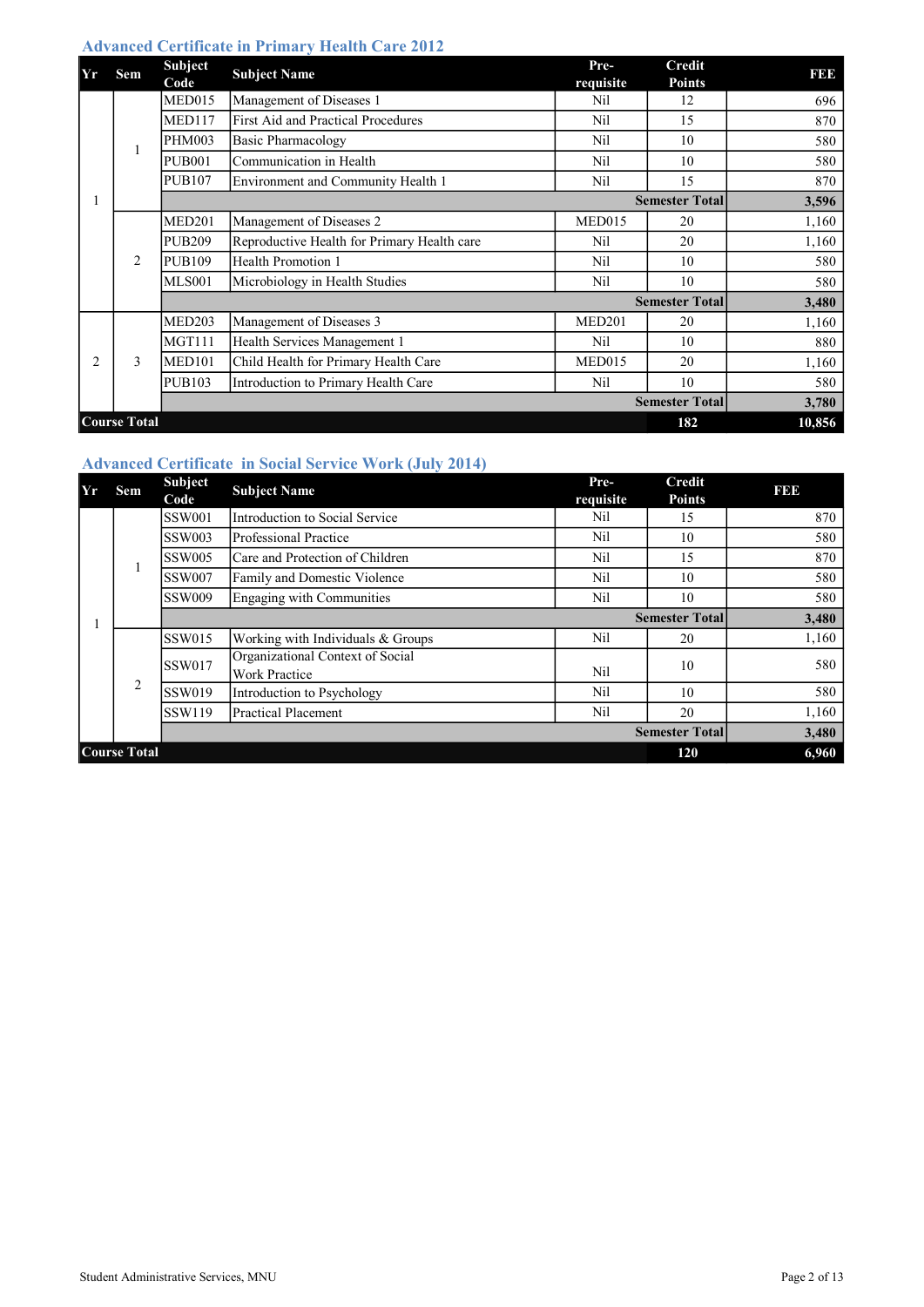# Diploma in Counselling

| Yr | Sem                 | <b>Subject</b><br>Code | <b>Subject Name</b>                          | Pre-requisite | <b>Credit</b><br><b>Points</b> | I 31 31 3 |
|----|---------------------|------------------------|----------------------------------------------|---------------|--------------------------------|-----------|
|    |                     | <b>PSY007</b>          | Professional and Organizational Issues (POI) | Nil           | 10                             | 580       |
|    |                     | <b>PSY009</b>          | Counselling in a Diverse Society             | Nil           | 10                             | 580       |
|    | 1                   | <b>PSY101</b>          | Counselling Theory (CT)                      | Nil           | 20                             | 1,160     |
|    |                     | <b>PSY011</b>          | Advanced Counselling Skills (ACS)            | Nil           | 20                             | 1,160     |
|    |                     |                        |                                              |               | <b>Semester Total</b>          | 3,480     |
|    | $\overline{2}$      | <b>PSY005</b>          | Self Awareness I                             | Nil           | 20                             | 1,160     |
|    |                     | PSY103                 | Counselling Specialism                       | Nil           | 20                             | 1,160     |
|    |                     | <b>PSY105</b>          | Counselling Placement I                      | ACS, CT, POI  | 20                             | 1,160     |
|    |                     |                        |                                              |               | <b>Semester Total</b>          | 3,480     |
|    |                     | <b>PSY135</b>          | Introduction to Psychology                   | Nil           | 10                             | 580       |
|    |                     | <b>PSY137</b>          | Addiction Counselling (AC)                   | Nil           | 20                             | 1,160     |
|    | 3                   | <b>PSY221</b>          | Group Counselling (GC)                       | Nil           | 20                             | 1,160     |
|    |                     | <b>PSY223</b>          | Personal and Theoretical Integration (PTI)   | Nil           | 10                             | 580       |
| 2  |                     |                        |                                              |               | <b>Semester Total</b>          | 3,480     |
|    |                     | <b>PSY225</b>          | Counsellor as a Theorist                     | PTI           | 20                             | 1,160     |
|    | 4                   | <b>PSY227</b>          | Cognitive Behavioral Therapy                 | Nil           | 20                             | 1,160     |
|    |                     | <b>PSY229</b>          | Counselling Placement II                     | AC, GC        | 20                             | 1,160     |
|    |                     |                        |                                              |               | <b>Semester Total</b>          | 3,480     |
|    | <b>Course Total</b> |                        |                                              |               | 240                            | 13,920    |

# Diploma in Medical Laboratory Science (July 2015) Updated: 18th Feb 2019

| Yr | Sem                 | Subj Code     | <b>Subject Name</b>         | Remark                                               | <b>Credit Point</b>   | I 31 31 3 |
|----|---------------------|---------------|-----------------------------|------------------------------------------------------|-----------------------|-----------|
|    |                     | <b>BIO115</b> | Anatomy and physiology      | Nil                                                  | 15                    | 1,245     |
|    |                     | <b>MLS003</b> | Basic Laboratory technology | Nil                                                  | 15                    | 870       |
|    |                     | <b>MLS005</b> | Microbiology I              | Nil                                                  | 10                    | 580       |
|    | 1                   | MLS007        | Haematology I               | Nil                                                  | 10                    | 580       |
|    |                     | <b>PUB001</b> | Communication in Health     | Nil                                                  | 10                    | 580       |
|    |                     |               |                             |                                                      | <b>Semester Total</b> | 3,855     |
|    |                     | <b>MLS009</b> | <b>Biochemistry I</b>       | MLS003, BIO<br>115                                   | 12                    | 696       |
| 1  |                     | <b>MLS125</b> | Microbiology II             | MLS003,<br>BIO115,                                   | 15                    | 870       |
|    | $\overline{2}$      | <b>MLS127</b> | Haematology II              | <b>MLS005</b><br>MLS003,<br>BIO115,<br><b>MLS007</b> | 15                    | 870       |
|    |                     | <b>MLS141</b> | Introduction to Imunology   | MLS003,<br>BIO115,<br><b>MLS005</b>                  | 12                    | 696       |
|    |                     | <b>PUB125</b> | Epidemiology                | Nil                                                  | 6                     | 348       |
|    |                     |               |                             |                                                      | <b>Semester Total</b> | 3,480     |
|    |                     | <b>MLS011</b> | <b>Biochemistry II</b>      | <b>MLS009</b>                                        | 10                    | 580       |
|    |                     | <b>MLS017</b> | Histotechniques I           | <b>MLS125</b>                                        | 10                    | 580       |
|    | 3                   | <b>MLS015</b> | Lab management              | <b>MLS127</b>                                        | 10                    | 580       |
|    |                     | <b>MLS131</b> | Microbiology III            | <b>BIO115</b>                                        | 15                    | 870       |
|    |                     | <b>MLS133</b> | Haematology III             | <b>PUB001</b>                                        | 15                    | 870       |
|    |                     |               |                             |                                                      | <b>Semester Total</b> | 3,480     |
| 2  |                     | <b>MLS135</b> | Microbiology IV             | MLS131,<br><b>MLS141</b>                             | 15                    | 870       |
|    |                     | <b>MLS137</b> | Haematology IV              | MLS133,<br><b>MLS141</b>                             | 15                    | 870       |
|    | 4                   | <b>MLS139</b> | Practicum                   | All subjects in<br>Sem 1, 2 and 3                    | 30                    | 1,740     |
|    |                     |               |                             |                                                      | <b>Semester Total</b> | 3,480     |
|    | <b>Course Total</b> |               |                             |                                                      | 240                   | 14,295    |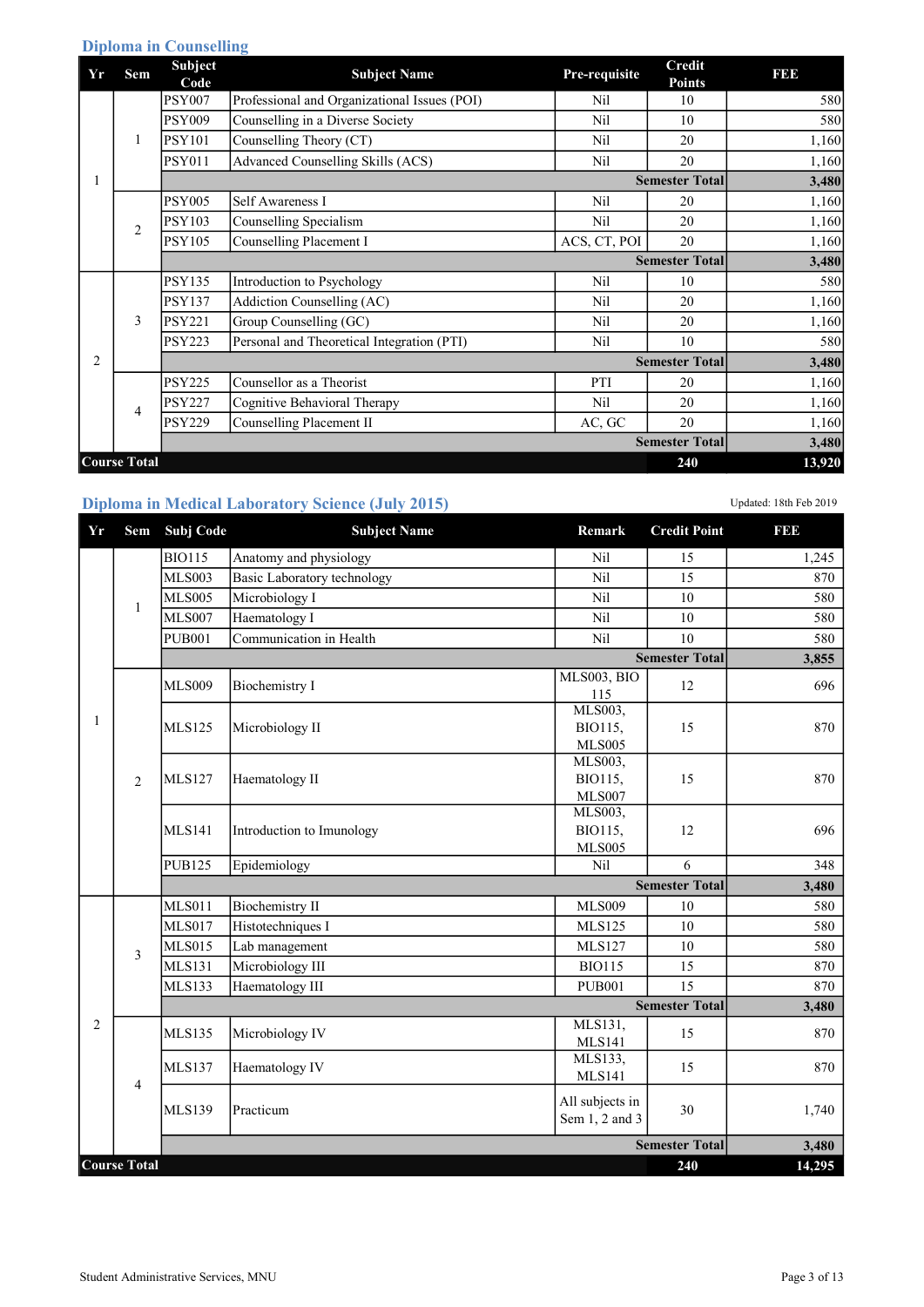# Diploma in Pharmacy (2012)

| Yr             | Sem                 | <b>Subject</b><br>Code | <b>Subject Name</b>           | Pre-<br>requisite | Credit<br><b>Points</b> | <b>BBB</b> |
|----------------|---------------------|------------------------|-------------------------------|-------------------|-------------------------|------------|
|                |                     | <b>BIO025</b>          | Microbiology                  | Nil               | 10                      | 830        |
|                |                     | <b>BIO027</b>          | <b>Biological Science I</b>   | Nil               | 20                      | 1,660      |
|                | 1                   | CHE023                 | <b>Chemical Science</b>       | Nil               | 10                      | 830        |
|                |                     | <b>PHM017</b>          | Skills in Practice I          | Nil               | 10                      | 580        |
|                |                     | <b>PHM111</b>          | Pharmaceutical Science I      | Nil               | 10                      | 580        |
|                |                     |                        |                               |                   | <b>Semester Total</b>   | 4,480      |
|                |                     | <b>BIO029</b>          | Biological Science II         | Nil               | 10                      | 830        |
|                | $\overline{2}$      | PHM105                 | Action & Use of Drugs I       | N <sub>il</sub>   | 20                      | 1,160      |
|                |                     | <b>PHM113</b>          | Pharmaceutical Science II     | N <sub>i</sub>    | 10                      | 580        |
|                |                     | <b>PHM121</b>          | Pharmacy Law & Good Practice  | Nil               | 10                      | 580        |
|                |                     | PHM125                 | <b>Pharmacy Practice1</b>     | Nil               | 10                      | 580        |
|                |                     |                        |                               |                   | <b>Semester Total</b>   | 3,730      |
|                |                     | <b>BIO117</b>          | <b>Biological Science III</b> | Nil               | 20                      | 1,660      |
|                | 3                   | <b>PHM127</b>          | Pharmacy Practice(2)          | Nil               | 25                      | 1,450      |
|                |                     | <b>PHM201</b>          | Action & use of Drugs II      | Nil               | 15                      | 870        |
| $\overline{2}$ |                     |                        |                               |                   | <b>Semester Total</b>   | 3,980      |
|                |                     | PHM123                 | Skills in Practice II         | Nil               | 15                      | 870        |
|                | 4                   | <b>PHM129</b>          | Pharmacy Practice(3)          | Nil               | 30                      | 1,740      |
|                |                     | <b>PHM203</b>          | Action & use of Drugs III     | Nil               | 15                      | 870        |
|                |                     |                        |                               |                   | <b>Semester Total</b>   | 3,480      |
|                | <b>Course Total</b> |                        |                               |                   | 240                     | 15,670     |

# Diploma in Primary Health Care 2012

| Yr             | Sem                 | <b>Subject</b> | <b>Subject Name</b>                         | Pre-              | <b>Credit</b>         | 191919 |
|----------------|---------------------|----------------|---------------------------------------------|-------------------|-----------------------|--------|
|                |                     | Code           |                                             | requisite         | <b>Points</b>         |        |
|                |                     | MED015         | Management of Diseases 1                    | Nil               | 12                    | 696    |
|                | 1                   | <b>MED117</b>  | <b>First Aid and Practical Procedures</b>   | <b>Nil</b>        | 15                    | 870    |
|                |                     | <b>PHM003</b>  | <b>Basic Pharmacology</b>                   | N <sub>il</sub>   | 10                    | 580    |
|                |                     | <b>PUB001</b>  | Communication in Health                     | Nil               | 10                    | 580    |
|                |                     | <b>PUB107</b>  | Environment and Community Health 1          | <b>Nil</b>        | 15                    | 870    |
| 1              |                     |                |                                             |                   | <b>Semester Total</b> | 3,596  |
|                |                     | <b>MED201</b>  | Management of Diseases 2                    | MED015            | 20                    | 1,160  |
|                |                     | <b>PUB209</b>  | Reproductive Health for Primary Health care | Nil               | 20                    | 1,160  |
|                | 2                   | <b>PUB109</b>  | <b>Health Promotion 1</b>                   | Nil               | 10                    | 580    |
|                |                     | <b>MLS001</b>  | Microbiology in Health Studies              | <b>Nil</b>        | 10                    | 580    |
|                |                     |                |                                             |                   | <b>Semester Total</b> | 3,480  |
|                |                     | <b>MED203</b>  | Management of Diseases 3                    | <b>MED201</b>     | 20                    | 1,160  |
|                | 3                   | <b>MGT111</b>  | Health Services Management 1                | <b>Nil</b>        | 10                    | 880    |
|                |                     | <b>MED101</b>  | Child Health for Primary Health Care        | MED015            | 20                    | 1,160  |
|                |                     | <b>PUB103</b>  | Introduction to Primary Health Care         | N <sub>i</sub>    | 10                    | 580    |
| $\overline{2}$ |                     |                |                                             |                   | <b>Semester Total</b> | 3,780  |
|                |                     | <b>PUB203</b>  | Environment and Community Health 2          | <b>PUB107</b>     | 10                    | 580    |
|                |                     | <b>PUB207</b>  | Epidemiology & Biostatistics                | Nil               | 10                    | 580    |
|                | 4                   | <b>MGT209</b>  | Health Services Management 2                | <b>MGT111</b>     | 20                    | 1,760  |
|                |                     | <b>PUB205</b>  | <b>Health Promotion 2</b>                   | <b>PUB109</b>     | 20                    | 1,160  |
|                |                     |                |                                             |                   | <b>Semester Total</b> | 4,080  |
|                |                     | <b>MED205</b>  | Management of Diseases Practicum            | <b>MED203</b>     | 20                    | 1,160  |
|                |                     | <b>MGT221</b>  | Health Services Management Practicum        | <b>MGT209</b>     | 20                    | 1,760  |
| 3              | 5                   | <b>PUB201</b>  | Primary Health Care and Health Promotion    | PUB103/PUB1<br>09 | 20                    | 1,160  |
|                |                     |                |                                             |                   | <b>Semester Total</b> | 4,080  |
|                | <b>Course Total</b> |                |                                             |                   | 302                   | 19,016 |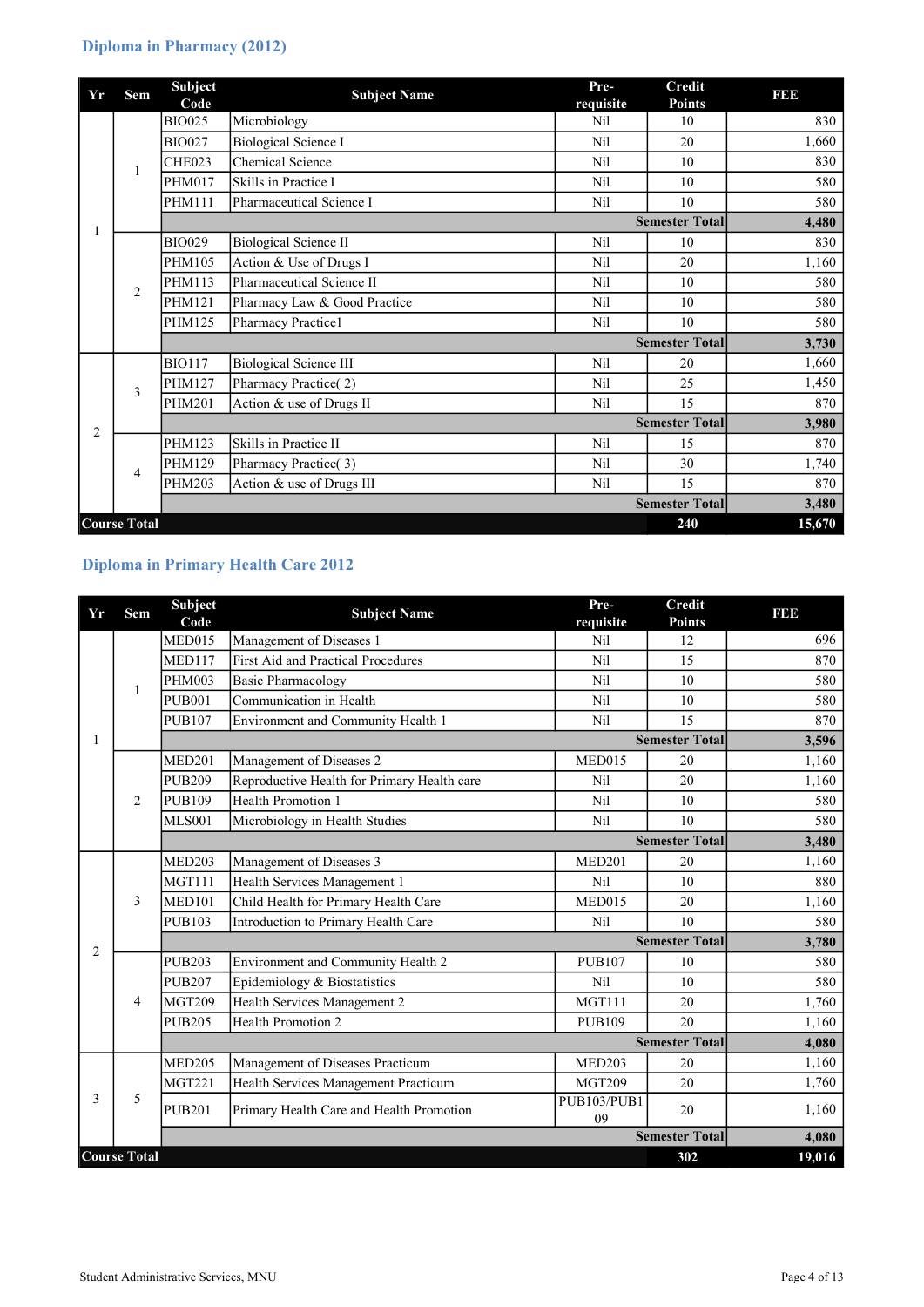## Bachelor of Psychology (Revised in 17th June 2014)

| Yr             | Sem                 | <b>Subject</b><br>Code | <b>Subject Name</b>                                   | Pre-requisite | <b>Credit</b><br><b>Points</b> | <b>BBD</b> |
|----------------|---------------------|------------------------|-------------------------------------------------------|---------------|--------------------------------|------------|
|                |                     | <b>PSY125</b>          | General Psychology 1                                  | Nil           | 15                             | 870        |
|                |                     | <b>PSY127</b>          | Psycho-social Issues in Maldives                      | Nil           | 15                             | 870        |
|                | 1                   | <b>GEN103</b>          | Self Development                                      | Nil           | 15                             | 870        |
|                |                     | DHI113                 | Dhivehi for Professionals                             | Nil           | 15                             | 870        |
| 1              |                     |                        | <b>Semester Total</b>                                 |               |                                | 3,480      |
|                |                     | <b>PSY129</b>          | General Psychology 2                                  | <b>PSY125</b> | 15                             | 870        |
|                |                     | <b>PSY131</b>          | Introduction to Research Methods                      | Nil           | 15                             | 870        |
|                | $\overline{2}$      | <b>PSY133</b>          | Psychology and Islam                                  | Nil           | 15                             | 870        |
|                |                     | <b>BIO119</b>          | Human Biology                                         | Nil           | 15                             | 1,245      |
|                |                     |                        | <b>Semester Total</b>                                 |               |                                | 3,855      |
|                |                     | <b>PSY209</b>          | Psychological Assessments<br>& Applied Statistics I   | Nil           | 15                             | 870        |
|                | 3                   | <b>PSY211</b>          | Human Development                                     | <b>Nil</b>    | 15                             | 870        |
|                |                     | <b>EST103</b>          | <b>Instructional Psychology</b>                       | Nil           | 15                             | 690        |
|                |                     | <b>PSY215</b>          | <b>Health Psychology</b>                              | Nil           | 15                             | 870        |
| $\overline{2}$ |                     |                        | <b>Semester Total</b>                                 |               |                                | 3,300      |
|                |                     | <b>PSY213</b>          | Psychological Assessments<br>& Applied statistics II  | <b>PSY209</b> | 15                             | 870        |
|                |                     | <b>PSY305</b>          | Social Psychology                                     | Nil           | 15                             | 870        |
|                | 4                   | <b>PSY 217</b>         | Cognitive Psychology                                  | Nil           | 15                             | 870        |
|                |                     | <b>PSY231</b>          | Psychology & Law                                      | Nil           | 15                             | 870        |
|                |                     |                        | <b>Semester Total</b>                                 |               |                                | 3,480      |
|                |                     | <b>PSY303</b>          | Psychological Assessments<br>& Applied statistics III | <b>PSY213</b> | 15                             | 870        |
|                |                     | <b>PSY219</b>          | Neuro Psychology                                      | Nil           | 15                             | 870        |
|                | 5                   | <b>PSY307</b>          | Abnormal Psychology                                   | Nil           | 15                             | 870        |
|                |                     | <b>PSY309</b>          | Organizational Psychology                             | Nil           | 15                             | 870        |
| 3              |                     |                        | <b>Semester Total</b>                                 |               |                                | 3,480      |
|                |                     | <b>PSY311</b>          | Forensic Psychology                                   | Nil           | 15                             | 870        |
|                | 6                   | <b>PSY313</b>          | <b>Counselling Psychology</b>                         | Nil           | 15                             | 870        |
|                |                     | <b>PSY315</b>          | Research Project                                      | <b>PSY131</b> | 30                             | 1,740      |
|                |                     |                        | <b>Semester Total</b>                                 |               |                                | 3,480      |
|                | <b>Course Total</b> |                        |                                                       |               | 360                            | 21,075     |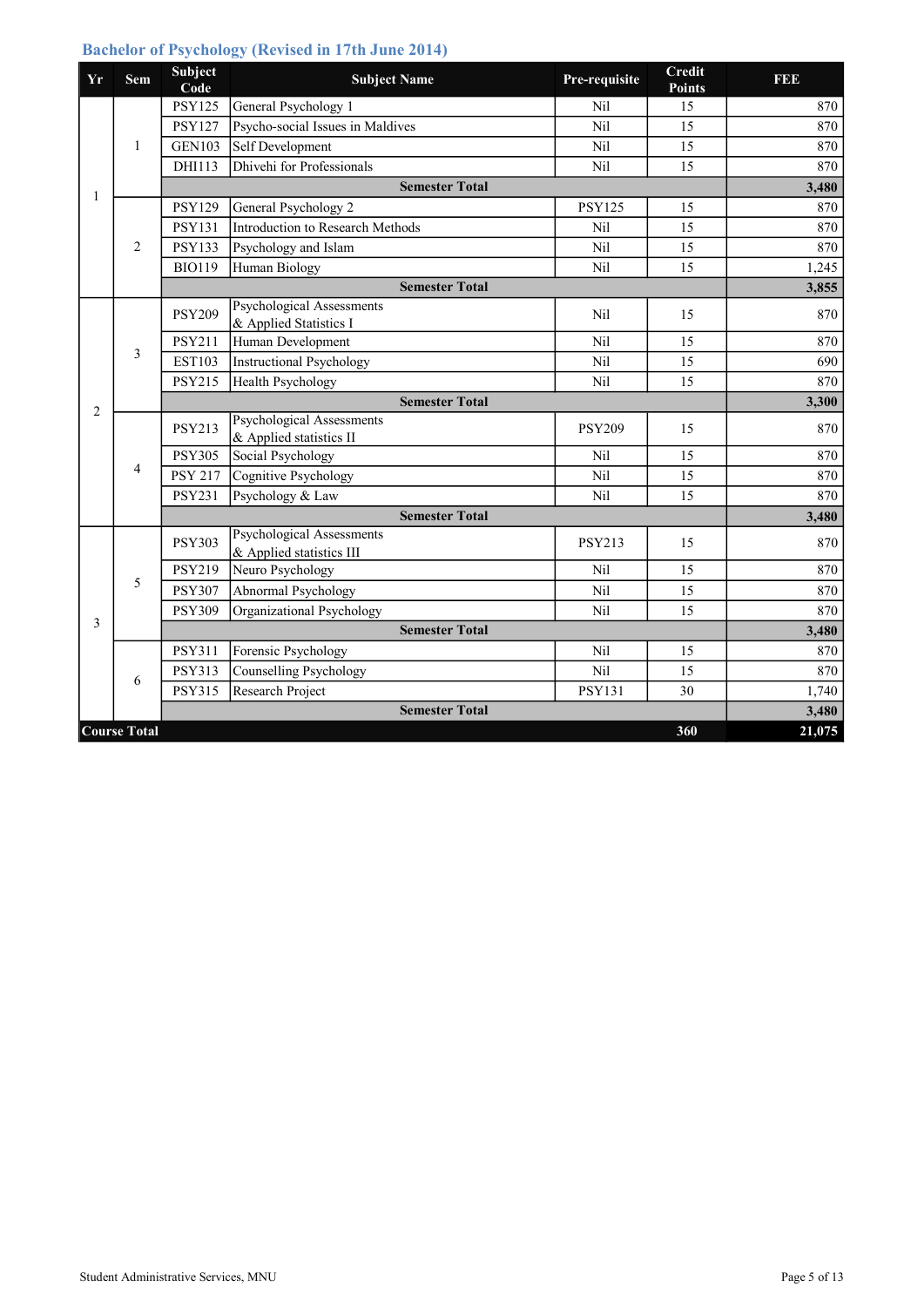# Bachelor of Medical Laboratory Science (July 2014)

| Yr             | Sem                 |               | Subj Code Subject Name             | Pre-<br>requisite                 | Credit<br><b>Points</b> | 1  1   1 |
|----------------|---------------------|---------------|------------------------------------|-----------------------------------|-------------------------|----------|
|                |                     | <b>BIO115</b> | Anatomy and physiology             | Nil                               | 15                      | 1,245    |
|                |                     | <b>MLS003</b> | Basic Laboratory technology        | Nil                               | 15                      | 870      |
|                |                     | <b>MLS005</b> | Microbiology I                     | Nil                               | 10                      | 580      |
|                | $\mathbf{1}$        | <b>MLS007</b> | Haematology I                      | Nil                               | 10                      | 580      |
|                |                     | <b>PUB001</b> | Communication in Health            | Nil                               | 10                      | 580      |
|                |                     |               |                                    |                                   | <b>Semester Total</b>   | 3,855    |
|                |                     | <b>MLS009</b> | <b>Biochemistry I</b>              | MLS003, BIO                       | 12                      | 696      |
|                |                     |               |                                    | 115                               |                         |          |
| 1              |                     |               |                                    | MLS003,                           |                         |          |
|                |                     | <b>MLS125</b> | Microbiology II                    | BIO115,<br><b>MLS005</b>          | 15                      | 870      |
|                |                     |               |                                    | MLS003,                           |                         |          |
|                | $\overline{2}$      | <b>MLS127</b> | Haematology II                     | BIO115,                           | 15                      | 870      |
|                |                     |               |                                    | <b>MLS007</b>                     |                         |          |
|                |                     |               |                                    | MLS003,                           |                         |          |
|                |                     | <b>MLS141</b> | Introduction to Imunology          | BIO115,<br><b>MLS005</b>          | 12                      | 696      |
|                |                     | <b>PUB125</b> | Epidemiology                       | Nil                               | 6                       | 348      |
|                |                     |               |                                    |                                   | <b>Semester Total</b>   | 3,480    |
|                |                     | <b>MLS011</b> | <b>Biochemistry II</b>             | <b>MLS009</b>                     | 10                      | 580      |
|                |                     | <b>MLS017</b> | Histotechniques I                  | <b>MLS125</b>                     | 10                      | 580      |
|                |                     | <b>MLS015</b> | Lab management                     | <b>MLS127</b>                     | 10                      | 580      |
|                | 3                   | <b>MLS131</b> | Microbiology III                   | <b>BIO115</b>                     | 15                      | 870      |
|                |                     | <b>MLS133</b> | Haematology III                    | <b>PUB001</b>                     | 15                      | 870      |
|                |                     |               |                                    |                                   | <b>Semester Total</b>   | 3,480    |
| $\overline{2}$ |                     | <b>MLS135</b> | Microbiology IV                    | MLS131,<br><b>MLS141</b>          | 15                      | 870      |
|                |                     | <b>MLS137</b> | Haematology IV                     | MLS133,<br><b>MLS141</b>          | 15                      | 870      |
|                | $\overline{4}$      | <b>MLS139</b> | Practicum                          | All subjects in<br>Sem 1, 2 and 3 | 30                      | 1,740    |
|                |                     |               |                                    |                                   | <b>Semester Total</b>   | 3,480    |
|                |                     | DHI113        | Dhivehi for Professionals          | Nil                               | 15                      | 870      |
|                |                     | <b>MLS213</b> | Diagnostic Microbiology I          | <b>MLS135</b>                     | 15                      | 870      |
|                | 5                   | <b>MLS215</b> | Hematology and Hemostasis          | <b>MLS137</b>                     | 15                      | 870      |
|                |                     | <b>PUB227</b> | Community Health                   | Nil                               | 15                      | 870      |
| 3              |                     |               |                                    |                                   | <b>Semester Total</b>   | 3,480    |
|                |                     | <b>MLS217</b> | Immunology                         | <b>MLS141</b>                     | 15                      | 870      |
|                |                     | <b>MLS219</b> | Clinical Chemistry                 | <b>MLS011</b>                     | $20\,$                  | 1,160    |
|                | 6                   | <b>MLS221</b> | <b>Biomedical Ethics</b>           | Nil                               | 15                      | 870      |
|                |                     | <b>PUB221</b> | <b>Biostatistics</b>               | Nil                               | $10\,$                  | 580      |
|                |                     |               |                                    |                                   | <b>Semester Total</b>   | 3,480    |
|                |                     | <b>MLS223</b> | Histotechniques II                 | <b>MLS017</b>                     | 10                      | 580      |
|                |                     | <b>MLS311</b> | Immunohematology                   | <b>MLS217</b>                     | 15                      | 870      |
|                | 7                   | <b>MLS313</b> | Diagnostic Microbiology II         | <b>MLS213</b>                     | 15                      | 870      |
|                |                     | <b>MLS315</b> | Molecular Biology                  | Nil                               | 20                      | 1,160    |
|                |                     |               |                                    |                                   | <b>Semester Total</b>   | 3,480    |
|                |                     |               |                                    | Completed all<br>subjects in      |                         |          |
| $\overline{4}$ |                     | <b>MLS317</b> | Medical Science Seminar            | semester 1, 2,                    | 15                      | 870      |
|                |                     |               |                                    | 3 and 4                           |                         |          |
|                |                     |               |                                    | Completed all                     |                         |          |
|                | 8                   | <b>MLS319</b> | Clinical and Professional Practice | subjects in                       | 30                      | 1,740    |
|                |                     |               |                                    | semester 5, 6<br>and 7            |                         |          |
|                |                     | <b>PUB307</b> | Research for Health                | Nil                               | 15                      | 870      |
|                |                     |               |                                    |                                   | <b>Semester Total</b>   | 3,480    |
|                | <b>Course Total</b> |               |                                    |                                   | 480                     | 28,215   |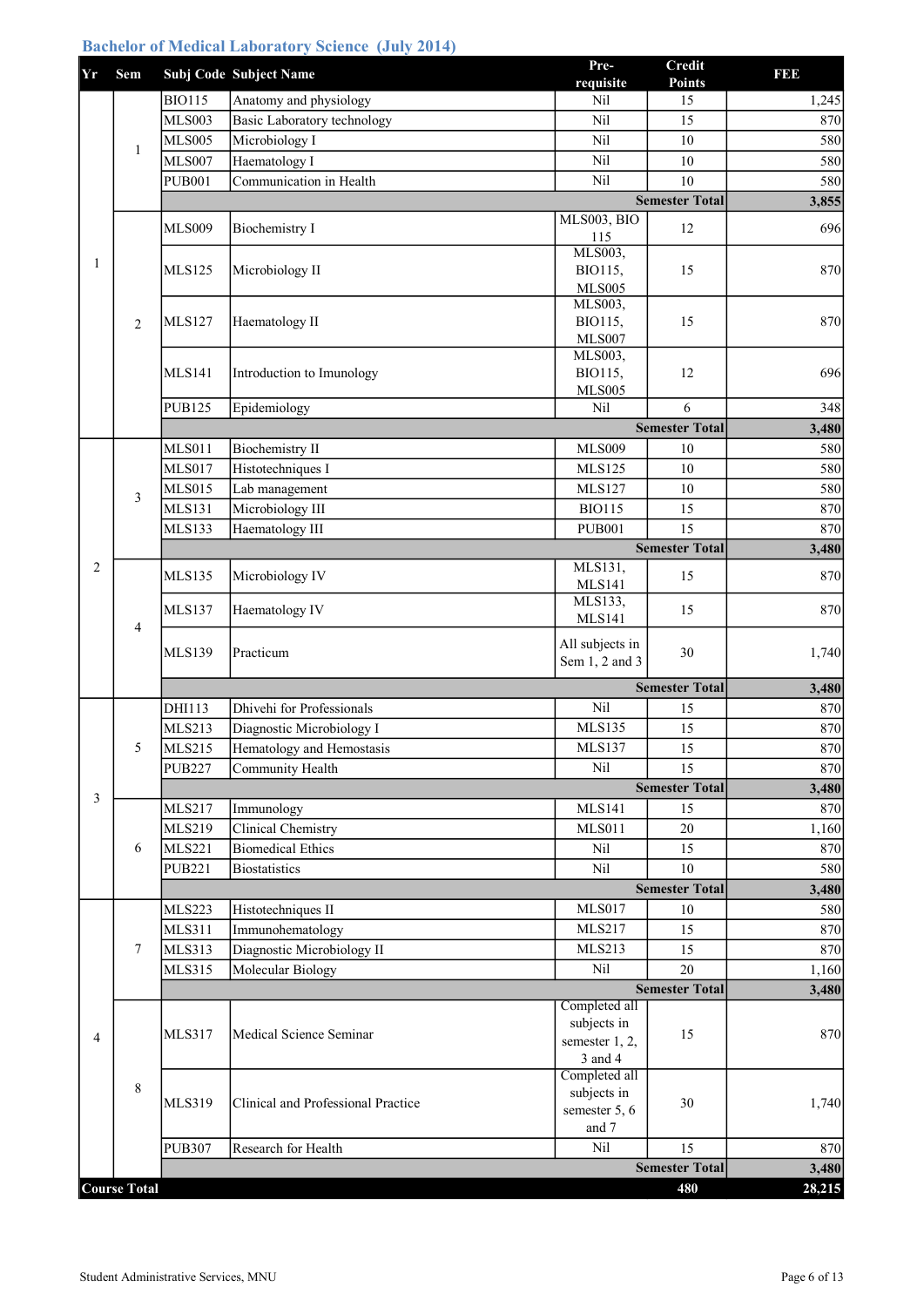#### BACHELOR OF SOCIAL WORK

| Yr             | Sem                 | Subject<br>Code       | Subject name                                | Pre-requisites | <b>Credit Points</b>  | E 5 5 5 |
|----------------|---------------------|-----------------------|---------------------------------------------|----------------|-----------------------|---------|
|                |                     | SSW121                | Introduction to Social Work                 | Nil            | 15                    | 870     |
|                |                     | SSW123                | Professional Learning and Development       | Nil            | 15                    | 870     |
|                | 1                   | SSW125                | Social Work Methods and Skills              | Nil            | 15                    | 870     |
|                |                     | SOC109                | Introduction to Sociology (for SW)          | Nil            | $\overline{15}$       | 870     |
|                |                     |                       |                                             |                | <b>Semester Total</b> | 3,480   |
| $\mathbf{1}$   |                     | SSW129                | Social Work Theory for Practice I           | Nil            | 15                    | 870     |
|                |                     | <b>PSY135</b>         | Introduction to Psychology                  | Nil            | 10                    | 580     |
|                | 2                   | SSW131                | Social Work Ethics and Values               | Nil            | 10                    | 580     |
|                |                     | <b>SSW009</b>         | Engaging with Communities                   | SSW125         | 10                    | 580     |
|                |                     | DHI113                | Dhivehi for Professional Studies            | Nil            | 15                    | 870     |
|                |                     |                       |                                             |                | <b>Semester Total</b> | 3,480   |
|                |                     | SSW201                | Working with Families and Domestic Violence | SSW125         | 15                    | 870     |
|                | 3                   | SSW203                | Life Span Development, Risk and Resilience  | Nil            | 15                    | 870     |
|                |                     | SSW205                | Working with Children and Abuse             | SSW125         | 15                    | 870     |
|                |                     | SSW207                | Social Work Theory for Practice II          | <b>SSW129</b>  | 15                    | 870     |
| $\overline{2}$ |                     |                       |                                             |                | <b>Semester Total</b> | 3,480   |
|                |                     | SSW209                | Social Work and Mental Health Practices     | Nil            | 15                    | 870     |
|                |                     | SSW211                | Social Work and Substance Abuse             | <b>PSY019</b>  | 15                    | 870     |
|                | $\overline{4}$      | SSW213                | Working with Vulnerable Groups              | SSW131         | 10                    | 580     |
|                |                     | SSW119                | Field Practice I                            | SSW125         | 20                    | 1,160   |
|                |                     | <b>Semester Total</b> |                                             |                |                       | 3,480   |
|                |                     | SSW301                | Social Work and Law                         | Nil            | 15                    | 870     |
|                | 5                   | SSW303                | Introduction to Research Methods            | Nil            | 15                    | 870     |
|                |                     | SSW305                | Field Practice 2                            | SSW119         | 30                    | 1,740   |
|                |                     |                       |                                             |                | <b>Semester Total</b> | 3,480   |
|                |                     | SSW307                | Social Work and Social Policy               | Nil            | 15                    | 870     |
|                |                     | SSW309                | Crime, Violence and Justice                 | <b>PSY019</b>  | 15                    | 870     |
|                |                     |                       | <b>Electives</b>                            |                |                       |         |
| 3              |                     |                       |                                             | SSW303 and     |                       |         |
|                |                     | SSW311                | Dissertation                                | attained CGPA  | 30                    | 1,740   |
|                | 6                   |                       |                                             | 2.5 and above  |                       |         |
|                |                     | <b>MGT340</b>         | Management and Leadership                   | Nil            | 15                    | 870     |
|                |                     | <b>MGT321</b>         | Project Management                          | Nil            | 15                    | 870     |
|                |                     | <b>PUB317</b>         | <b>International Health</b>                 | Nil            | $\overline{15}$       | 870     |
|                |                     |                       |                                             |                | <b>Semester Total</b> | 3,480   |
|                | <b>Course Total</b> |                       |                                             |                | 360                   | 20,880  |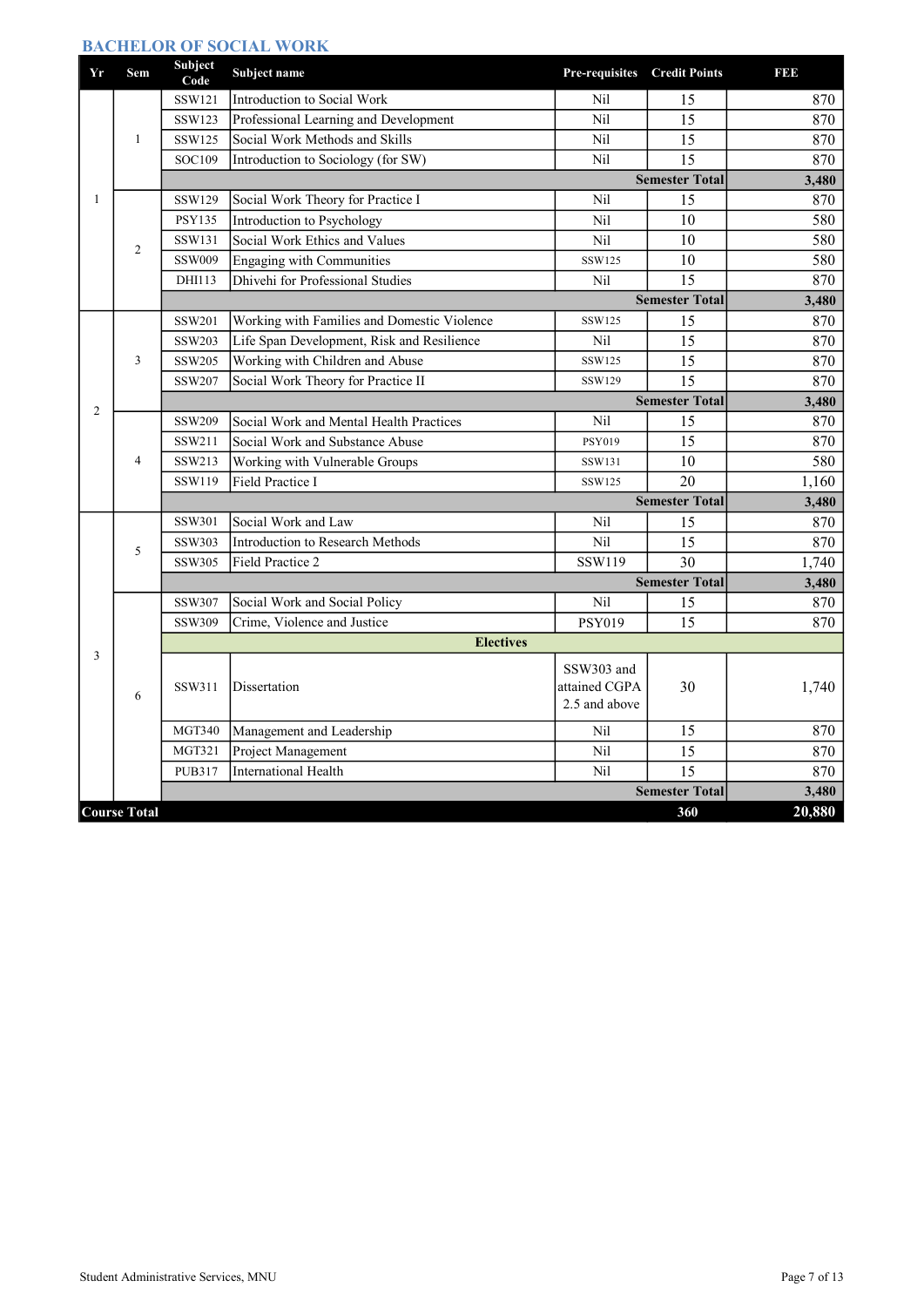# Bachelor in Primary Health Care 2012

| Yr             | Sem                 | Subject<br>Code | <b>Subject Name</b>                                | Pre-requisite     | <b>Credit</b><br><b>Points</b> | I 31 31 3 |
|----------------|---------------------|-----------------|----------------------------------------------------|-------------------|--------------------------------|-----------|
|                |                     | MED015          | Management of Diseases 1                           | Nil               | 12                             | 696       |
|                |                     | <b>MED117</b>   | First Aid and Practical Procedures                 | Nil               | 15                             | 870       |
|                | $\mathbf{1}$        | <b>PHM003</b>   | <b>Basic Pharmacology</b>                          | Nil               | 10                             | 580       |
|                |                     | <b>PUB001</b>   | Communication in Health                            | Nil               | $10\,$                         | 580       |
|                |                     | <b>PUB107</b>   | Environment and Community Health 1                 | Nil               | 15                             | 870       |
| $\mathbf{1}$   |                     |                 |                                                    |                   | <b>Semester Total</b>          | 3,596     |
|                |                     | <b>MED201</b>   | Management of Diseases 2                           | MED015            | 20                             | 1,160     |
|                |                     | <b>PUB209</b>   | Reproductive Health for Primary Health care        | Nil               | 20                             | 1,160     |
|                | 2                   | <b>PUB109</b>   | Health Promotion 1                                 | Nil               | 10                             | 580       |
|                |                     | <b>MLS001</b>   | Microbiology in Health Studies                     | Nil               | 10                             | 580       |
|                |                     |                 |                                                    |                   | <b>Semester Total</b>          | 3,480     |
|                |                     | MED203          | Management of Diseases 3                           | <b>MED201</b>     | 20                             | 1,160     |
|                |                     | <b>MGT111</b>   | Health Services Management 1                       | Nil               | 10                             | 880       |
|                | 3                   | <b>MED101</b>   | Child Health for Primary Health Care               | MED015            | 20                             | 1,160     |
|                |                     | <b>PUB103</b>   | Introduction to Primary Health Care                | Nil               | 10                             | 580       |
|                |                     |                 |                                                    |                   | <b>Semester Total</b>          | 3,780     |
| 2              |                     |                 | <b>Advanced Certificate in Primary Health Care</b> |                   |                                | 10,856    |
|                |                     | <b>PUB203</b>   | Environment and Community Health 2                 | <b>PUB107</b>     | 10                             | 580       |
|                |                     | <b>PUB207</b>   | Epidemiology & Biostatistics                       | Nil               | 10                             | 580       |
|                | 4                   | <b>MGT209</b>   | Health Services Management 2                       | MGT111            | 20                             | 1,760     |
|                |                     | <b>PUB205</b>   | Health Promotion 2                                 | <b>PUB109</b>     | 20                             | 1,160     |
|                |                     |                 |                                                    |                   | <b>Semester Total</b>          | 4,080     |
|                | 5                   | <b>MED205</b>   | Management of Diseases Practicum                   | MED203            | 20                             | 1,160     |
|                |                     | <b>MGT221</b>   | Health Services Management Practicum               | <b>MGT209</b>     | 20                             | 1,760     |
|                |                     | <b>PUB201</b>   | Primary Health Care and Health Promotion           | PUB103/PUB1<br>09 | 20                             | 1,160     |
|                |                     |                 |                                                    |                   | <b>Semester Total</b>          | 4,080     |
|                |                     |                 | Diploma in Primary Health Care                     |                   |                                | 19,016    |
| 3              |                     | CPT127          | Computer Application in Health Care                | Nil               | 15                             | 1,245     |
|                |                     | <b>PUB221</b>   | <b>Biostatistics</b>                               | Nil               | $10\,$                         | 580       |
|                |                     | <b>PUB223</b>   | Population Dynamics and Demography                 | Nil               | 10                             | 580       |
|                | 6                   | <b>PUB307</b>   | Research for health                                | Nil               | 15                             | 870       |
|                |                     | <b>PUB225</b>   | Environment and Community Health 3                 | <b>PUB203</b>     | $10\,$                         | 580       |
|                |                     |                 |                                                    |                   | <b>Semester Total</b>          | 3,855     |
|                |                     | MGT319          | Health Management Information System               | Nil               | 10                             | 880       |
|                |                     | <b>PUB309</b>   | Quality Assurance in Health Care                   | Nil               | 10                             | 580       |
|                |                     | <b>PUB311</b>   | Primary Health Care and Change                     | Nil               | 15                             | 870       |
|                | 7                   | PUB313          | Epidemiology                                       | Nil               | 15                             | 870       |
|                |                     | PUB315          | Ethical and Legal Practice in Health Care (PHC)    | Nil               | 10                             | 580       |
| $\overline{4}$ |                     |                 |                                                    |                   | <b>Semester Total</b>          | 3,780     |
|                |                     | <b>PUB317</b>   | <b>International Health</b>                        | Nil               | 15                             | 870       |
|                |                     | <b>MGT321</b>   | Project Management                                 | Nil               | 15                             | 1,320     |
|                | 8                   | <b>PUB401</b>   | Research Project (Major Project)                   | Nil               | 30                             | 1,740     |
|                |                     |                 | <b>Semester Total</b>                              |                   |                                | 3,930     |
|                | <b>Course Total</b> |                 |                                                    |                   | 482                            | 30,581    |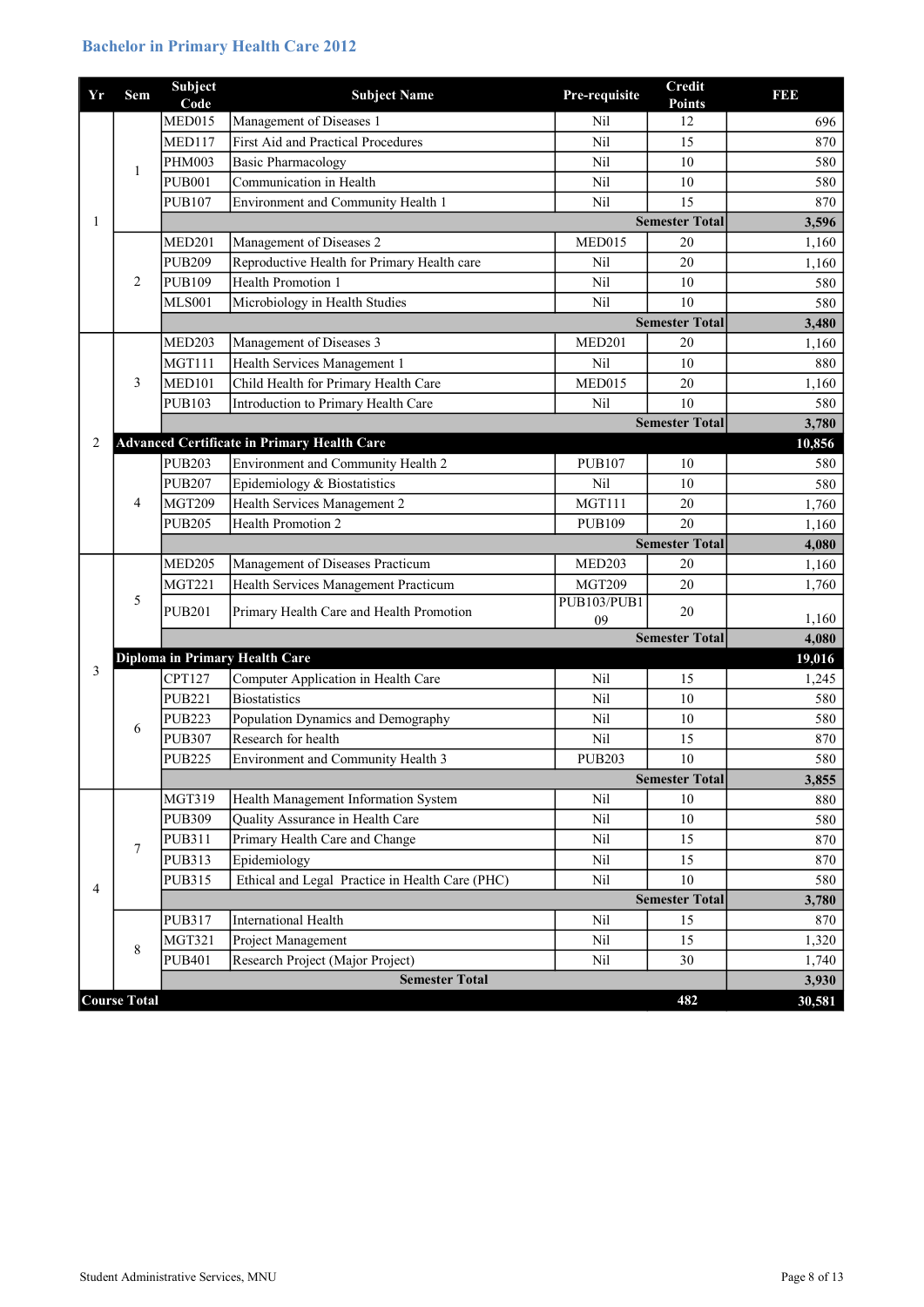## Bachelor of Health Service Management

| Yr | Sem                 | Subject<br>Code       | Subject name                                | Pre-requisites                 | <b>Credit Points</b> | 19313  |
|----|---------------------|-----------------------|---------------------------------------------|--------------------------------|----------------------|--------|
|    |                     | <b>BUS103</b>         | <b>Business Communication</b>               | Nil                            | 15                   | 1,320  |
|    |                     | <b>CPT127</b>         | <b>Computer Applications</b>                | Nil                            | 15                   | 1,245  |
|    | $\mathbf{1}$        | DHI113                | Dhivehi for Professionals                   | Nil                            | 15                   | 870    |
|    |                     | <b>MGT131</b>         | Introduction to Health Service Management   | Nil                            | 15                   | 1,320  |
|    |                     | <b>Semester Total</b> |                                             |                                | 60                   | 4,755  |
| 1  |                     | <b>MGT229</b>         | Health Service Management                   | <b>MGT131</b>                  | 15                   | 1,320  |
|    |                     | <b>MGT237</b>         | Disaster Management                         | Nil                            | 15                   | 1,320  |
|    | $\overline{2}$      | <b>PUB215</b>         | Health Culture and Society                  | Nil                            | 15                   | 870    |
|    |                     |                       | Elective in Accounting                      | Nil                            | 15                   | 1,320  |
|    |                     | <b>Semester Total</b> |                                             |                                | 60                   | 4,830  |
|    |                     | <b>PUB207</b>         | Epidemiology and Biostatistics              | Nil                            | 10                   | 580    |
|    |                     | <b>PUB217</b>         | <b>Health Care Policy</b>                   | Nil                            | 10                   | 580    |
|    | 3                   | <b>PUB317</b>         | <b>International Health</b>                 | Nil                            | 15                   | 870    |
|    |                     | <b>HRM301</b>         | Human Resource Management in Health Service | Nil                            | 15                   | 1,320  |
|    |                     | MGT319                | Health Management Information System        | <b>MGT229</b>                  | 10                   | 880    |
| 2  |                     | <b>Semester Total</b> |                                             |                                | 60                   | 4,230  |
|    | $\overline{4}$      | ECO211                | <b>Health Economics</b>                     | Nil                            | 15                   | 1,320  |
|    |                     | <b>MGT313</b>         | Health Planning and Evaluation              | <b>PUB217</b>                  | 20                   | 1,760  |
|    |                     | <b>PUB103</b>         | Introduction to Primary Health Care         | Nil                            | 10                   | 580    |
|    |                     | <b>PUB213</b>         | Legal and Ethical Aspects of Health         | Nil                            | 15                   | 870    |
|    |                     | <b>Semester Total</b> |                                             |                                | 60                   | 4,530  |
|    |                     | <b>MGT311</b>         | Quality Management in Health                | <b>MGT229</b>                  | 15                   | 1,320  |
|    |                     | <b>MKT315</b>         | <b>Health Service Marketing</b>             | Nil                            | 15                   | 1,320  |
|    |                     |                       |                                             | HRM301,                        |                      |        |
|    | 5                   | <b>PUB301</b>         | Health Care Systems and Delivery            | MGT229,                        | 15                   | 870    |
|    |                     | <b>PUB303</b>         | Health Research Methods                     | <b>PUB217</b><br><b>PUB207</b> | 15                   | 870    |
| 3  |                     | <b>Semester Total</b> |                                             |                                | 60                   | 4,380  |
|    |                     | <b>MGT309</b>         | Project Management in Health Services       | <b>MGT229</b>                  | 15                   | 1,320  |
|    |                     |                       |                                             | MGT229/                        |                      |        |
|    | 6                   | <b>PUB319</b>         | <b>Industrial Placement</b>                 | <b>HRM301</b>                  | 15                   | 870    |
|    |                     | <b>PUB403</b>         | Health Service Management Dissertation      | <b>PUB303</b>                  | 30                   | 1,740  |
|    |                     | <b>Semester Total</b> |                                             |                                | 60                   | 5,280  |
|    | <b>Course Total</b> |                       |                                             |                                | 360                  | 28,005 |

#### Electives for Semester 2

| $\text{ACC}101$ <sup>IF</sup><br><b>Trinancial</b><br>Accounting | $-1$<br>N11          | . . | ັ |
|------------------------------------------------------------------|----------------------|-----|---|
| Accounting<br>UManagement.<br>ACC.                               | <b>A T</b> *1<br>N1l | . . |   |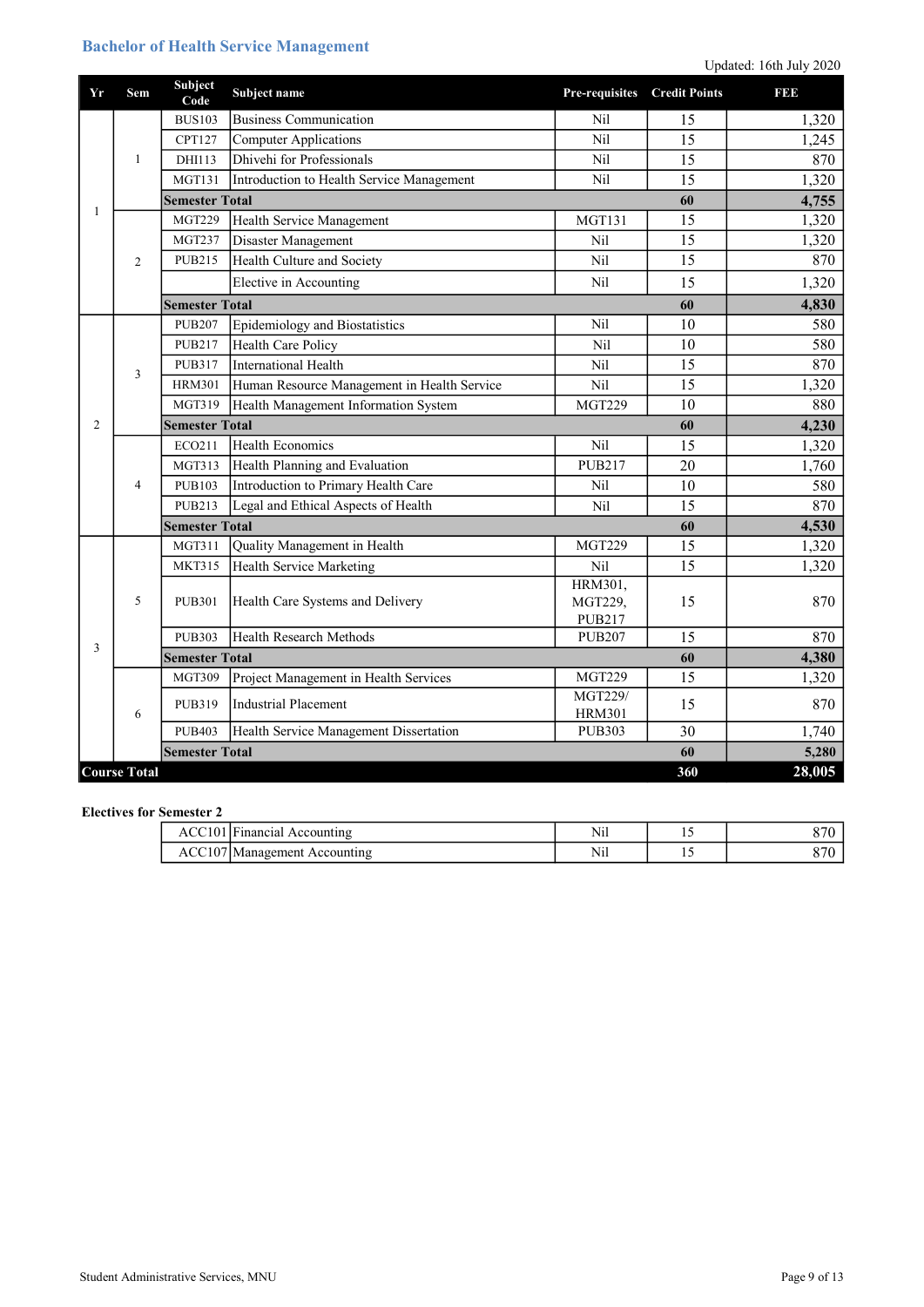## Bachelor of Counselling

| Yr             | <b>Sem</b>          | Subject<br>Code       | <b>Subject Name</b>                        | Pre-requisite                       | <b>Credit</b><br><b>Points</b> | <b>BBB</b> |
|----------------|---------------------|-----------------------|--------------------------------------------|-------------------------------------|--------------------------------|------------|
|                |                     | <b>COU101</b>         | <b>Counselling Ethics</b>                  | <b>NIL</b>                          | 10                             | 580        |
|                |                     | <b>COU103</b>         | Culture and Diversity in Counselling       | <b>NIL</b>                          | 10                             | 580        |
|                | 1                   | <b>COU105</b>         | Professional Counselling Skills            | <b>NIL</b>                          | 20                             | 1,160      |
|                |                     | <b>COU107</b>         | <b>Counselling Approaches I</b>            | <b>NIL</b>                          | 20                             | 1,160      |
|                |                     |                       |                                            |                                     |                                | 3,480      |
| 1              |                     | <b>PSY135</b>         | Introduction to Psychology                 | $\rm NIL$                           | 10                             | 580        |
|                |                     | <b>PSY137</b>         | <b>Addiction Counselling</b>               | $\text{NIL}$                        | 20                             | 1,160      |
|                | $\overline{2}$      | <b>COU111</b>         | <b>Counselling Practicum</b>               | COU101,<br>COU105,<br><b>COU107</b> | 10                             | 580        |
|                |                     | <b>PSY221</b>         | Group Counselling                          | <b>NIL</b>                          | 20                             | 1,160      |
|                |                     |                       |                                            |                                     |                                | 3,480      |
|                |                     | DHI113                | Dhivehi for Professionals                  | <b>NIL</b>                          | 15                             | 870        |
|                |                     | COU201                | Client Issues in Counselling               | <b>NIL</b>                          | 15                             | 870        |
|                | 3                   | <b>COU203</b>         | Personality Development and Self Awareness | <b>NIL</b>                          | 15                             | 870        |
|                |                     | <b>COU205</b>         | <b>Counselling Application</b>             | <b>COU107</b>                       | 15                             | 870        |
| $\overline{c}$ |                     |                       |                                            |                                     |                                | 3,480      |
|                | $\overline{4}$      | <b>COU207</b>         | Personal and Professional Development      | <b>COU203</b>                       | 20                             | 1,160      |
|                |                     | <b>COU209</b>         | Mental Health I                            | <b>NIL</b>                          | 20                             | 1,160      |
|                |                     | COU211                | <b>Counselling Placement</b>               | <b>COU111</b>                       | 20                             | 1,160      |
|                |                     |                       |                                            |                                     |                                | 3,480      |
|                |                     | COU213                | Counselling Approaches II                  | <b>COU107</b>                       | 10                             | 580        |
|                |                     | COU215                | Islamic Counselling                        | <b>NIL</b>                          | 15                             | 870        |
|                | 5                   | SSW303                | Introduction to Research Methods           | <b>NIL</b>                          | 15                             | 870        |
|                |                     | <b>COU301</b>         | Mental Health II                           | <b>COU209</b>                       | 20                             | 1,160      |
| 3              |                     |                       |                                            |                                     |                                | 3,480      |
|                |                     | COU303                | Relationship Counselling                   | <b>NIL</b>                          | 15                             | 870        |
|                |                     | COU305                | Crisis Counselling                         | $\text{NIL}$                        | 10                             | 580        |
|                | 6                   | <b>COU307</b>         | Working with Abuse                         | <b>NIL</b>                          | 15                             | 870        |
|                |                     | <b>COU309</b>         | Reflective Counselling Practice            | COU211                              | 20                             | 1,160      |
|                |                     | <b>Semester Total</b> |                                            |                                     |                                | 3,480      |
|                | <b>Course Total</b> |                       |                                            |                                     | 360                            | 20,880     |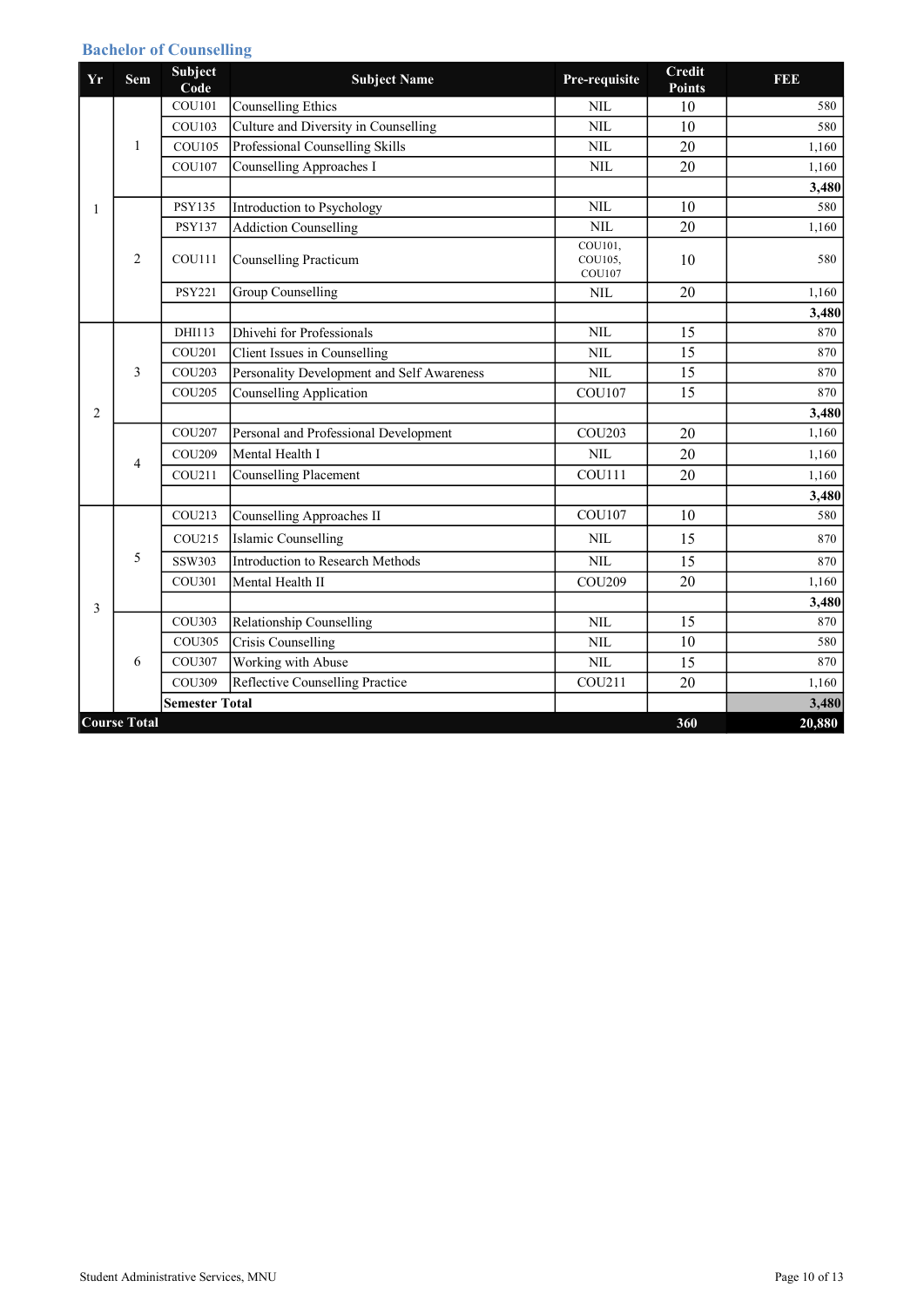## Bachelor of Physiotherapy

| Yr             | <b>Sem</b>     | <b>Subject</b><br>Code | <b>Subject Name</b>                                                                            | Pre-requisite                             | <b>Credit</b><br><b>Points</b> | <b>BBB</b>     |
|----------------|----------------|------------------------|------------------------------------------------------------------------------------------------|-------------------------------------------|--------------------------------|----------------|
|                |                | <b>PHT101</b>          | Fundamentals of Physiotherapy Practice                                                         | $NIL$                                     | 15                             | 870            |
|                |                | <b>PUB001</b>          | Communication in Health                                                                        | NIL                                       | 10                             | 580            |
|                | $\mathbf{1}$   | <b>MED119</b>          | Human Anatomy and Physiology I                                                                 | NIL                                       | 20                             | 1,160          |
|                |                | DHI113                 | Dhivehi for Professionals                                                                      | NIL                                       | 15                             | 870            |
|                |                | <b>Total</b>           |                                                                                                |                                           | 60                             | 3,480          |
| 1              |                | <b>PHM003</b>          | <b>Basic Pharmacology</b>                                                                      | <b>NIL</b>                                | 10                             | 580            |
|                |                | PHT103                 | Movement Science I                                                                             | <b>MED119</b>                             | 10                             | 580            |
|                | $\overline{2}$ | <b>PSY135</b>          | Introduction to Psychology                                                                     | $NIL$                                     | 10                             | 580            |
|                |                | <b>MED121</b>          | Human Anatomy and Physiology II                                                                | <b>MED119</b>                             | 20                             | 1,160          |
|                |                | PHT105                 | Physiotherapy Practice I                                                                       | <b>NIL</b>                                | 10                             | 580            |
|                |                | <b>Total</b>           |                                                                                                |                                           | 60                             | 3,480          |
|                |                | <b>PUB215</b>          | Health Culture and Society                                                                     | <b>NIL</b>                                | 15                             | 870            |
|                |                | <b>PHT201</b>          | Movement Science II                                                                            | PHT103                                    | 15                             | 870            |
|                | $\overline{3}$ | MED211                 | Human Anatomy and Physiology III                                                               | <b>MED121</b>                             | 20                             | 1,160          |
|                |                | <b>MED213</b>          | Pathology of Human Body systems                                                                | <b>MED121</b>                             | 10                             | 580            |
|                |                | <b>Total</b>           |                                                                                                |                                           | 60                             | 3,480          |
|                |                | <b>PHT203</b>          | Electrotherapy                                                                                 | <b>NIL</b>                                | 20                             | 1,160          |
| $\overline{2}$ |                | <b>PHT205</b>          | <b>Exercise Science and Sports</b>                                                             | <b>PHT201</b>                             | 20                             | 1,160          |
|                | $\overline{4}$ | <b>PUB315</b>          | Ethical and legal practice in Health Care (PHC)                                                | <b>NIL</b>                                | 10                             | 580            |
|                |                | <b>PHT207</b>          | Physiotherapy Practice II                                                                      | PHT105                                    | 10                             | 580            |
|                |                | <b>Total</b>           |                                                                                                |                                           | 60                             | 3,480          |
|                |                |                        |                                                                                                |                                           |                                |                |
|                |                | <b>PHT301</b>          | Musculoskeletal Physiotherapy I                                                                | PHT201/<br><b>PHT207</b>                  | 20                             | 1,160          |
|                |                | PHT303                 | Cardiopulmonary Physiotherapy I                                                                | PHT201 /<br>PHT207                        | 10                             | 580            |
|                | 5              | <b>PHT305</b>          | Neurological Physiotherapy I                                                                   | PHT201 /<br>PHT207                        | 20                             | 1,160          |
| 3              |                | <b>MED301</b>          | Women's Health and Oncology                                                                    | PHT201/<br><b>PHT207</b>                  | 10                             | 580            |
|                |                | Total                  |                                                                                                |                                           | 60                             | 3,480          |
|                |                | <b>PHT307</b>          | Management for Physiotherapists                                                                | $NIL$                                     | 10                             | 580            |
|                |                | <b>PHT309</b>          | Musculoskeletal Physiotherapy II                                                               | PHT301                                    | 15                             | 870            |
|                | 6              | PHT311                 | Cardiopulmonary Physiotherapy II                                                               | PHT303                                    | 10                             | 580            |
|                |                | PHT313                 | Neurological Physiotherapy II                                                                  | PHT305                                    | 15                             | 870            |
|                |                | PHT315                 | Rehabilitation Medicine                                                                        | $\text{NIL}$                              | 10                             | 580            |
|                |                | <b>Total</b>           |                                                                                                |                                           | 60                             | 3,480          |
|                |                | SSW303                 | Introduction to Research Methods                                                               | <b>NIL</b>                                | 15                             | 870            |
|                | $\tau$         | PHT401                 | rotatory Cinnear miernsmp r (Carurology,<br>class Dedictors Comptoned<br>$\mathbf{M}_{\alpha}$ | comprenon<br>$\triangle$ £ $\triangle$ 11 | 45                             | 2,610          |
|                |                | <b>Total</b>           |                                                                                                |                                           | 60                             | 3,480          |
| 4              |                | PHT403                 | Research for Physiotherapy                                                                     | SSW303                                    | 20                             | 1,160          |
|                | $\,8\,$        | <b>PHT405</b>          | Rotatory Clinical Internship II (Musculoskeletal,<br>Sports and Exercise, Community practice)  |                                           | 40                             |                |
|                |                | <b>Total</b>           |                                                                                                |                                           | 60                             | 2,320<br>3,480 |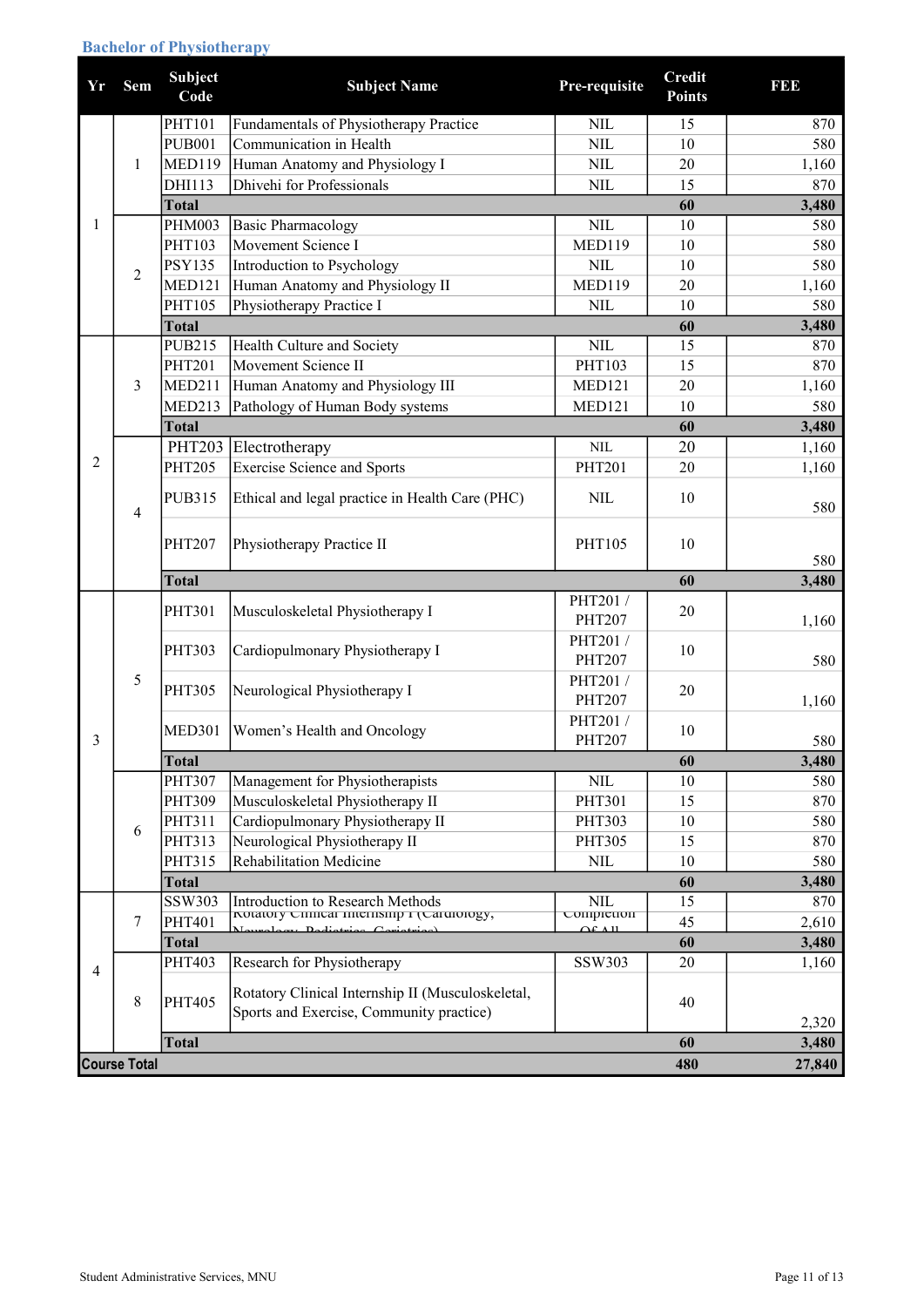### Advanced Diploma in Occupational Health and Safety Bachelor of Occupational Health and Safety Approved: 24th November 2021

| Yr             | Sem                 | Subject<br>Code       | <b>Subject Name</b>                                       | Pre-requisite                                  | <b>Credit</b><br><b>Points</b> | <b>BBB</b>    |
|----------------|---------------------|-----------------------|-----------------------------------------------------------|------------------------------------------------|--------------------------------|---------------|
|                |                     | <b>OHS101</b>         | Introduction to Occupational Health and Safety            | Nil                                            | 15                             | 870           |
|                |                     | DHI113                | Dhivehi for Professionals                                 | Nil                                            | 15                             | 870           |
|                | $\mathbf{1}$        | <b>CPT127</b>         | Computer Application in Healthcare                        | Nil                                            | 15                             | 1,245         |
|                |                     | <b>PSY141</b>         | <b>Industrial Psychology</b>                              | Nil                                            | 15                             | 870           |
| 1              |                     | <b>Semester Total</b> |                                                           |                                                | 60                             | 3,855         |
|                |                     | <b>OHS103</b>         | Occupational Toxicology and Chemical Safety               | Nil                                            | 15                             | 870           |
|                |                     | <b>OHS105</b>         | <b>Ergonomics and Human Factors</b>                       | Nil                                            | 15                             | 870           |
|                | 2                   | <b>OHS201</b>         | Fire and Building Safety                                  | Nil                                            | 15                             | 870           |
|                |                     | <b>PUB229</b>         | Occupational Epidemiology and Biostatistics               | Nil                                            | 15                             | 870           |
|                |                     | <b>Semester Total</b> |                                                           |                                                | 60                             | 3,480         |
|                |                     | <b>OHS203</b>         | Introduction to Occupational Hygiene                      | <b>OHS103</b>                                  | 15                             | 870           |
|                |                     | <b>OHS205</b>         | <b>Behaviour Based Safety</b>                             | Nil                                            | 15                             | 870           |
|                | $\overline{3}$      | <b>OHS207</b>         | Safety Management                                         | Nil                                            | 15                             | 870           |
|                |                     | <b>ENV225</b>         | Environment Management and Green Technology               | Nil                                            | 15                             | 1,245         |
|                |                     | <b>Semester Total</b> |                                                           |                                                | 60                             | 3,855         |
| $\overline{2}$ | $\overline{4}$      | <b>LAW227</b>         | Safety Law and Management                                 | Nil                                            | 15                             | 1,320         |
|                |                     | <b>OHS209</b>         | Process Safety and Loss Prevention                        | Nil                                            | 15                             | 870           |
|                |                     | <b>OHS301</b>         | <b>Accident Investigation Analysis</b>                    | <b>OHS205</b>                                  | 15                             | 870           |
|                |                     | <b>OHS309</b>         | <b>Industrial Training 01</b>                             | OHS203,<br>OHS207,<br>OHS201,<br><b>ENV225</b> | 15                             | 870           |
|                |                     | <b>Semester Total</b> |                                                           |                                                | 60                             | 3,930         |
|                |                     |                       | <b>Advanced Diploma in Occupational Health and Safety</b> |                                                | 240                            | 15,120        |
|                |                     | <b>PUB303</b>         | Health Research Methods                                   | Nil                                            | 15                             | 870           |
|                |                     | <b>OHS303</b>         | Emergency Response & Preparedness                         | Nil                                            | 15                             | 870           |
|                | 5                   | <b>OHS305</b>         | Occupational Health and Safety Management<br>Systems      | <b>OHS207</b>                                  | 15                             | 870           |
| 3              |                     | <b>OHS307</b>         | Contemporary Risk Management                              | <b>OHS209</b>                                  | 15                             | 870           |
|                |                     | <b>Semester Total</b> |                                                           |                                                | 60                             | 3,480         |
|                |                     | <b>OHS311</b>         | <b>Industrial Training 02</b>                             | <b>OHS309</b>                                  | 30                             | 1,740         |
|                | 6                   |                       | Elective                                                  |                                                | 30                             |               |
|                |                     | <b>Semester Total</b> |                                                           |                                                | 60                             | 3,480-4,380   |
|                | <b>Course Total</b> |                       |                                                           |                                                | 360                            | 22,080-22,980 |

| <b>Subject</b><br>Code | <b>Subject Name</b>                         | Pre-<br>requisite           | Credit<br><b>Points</b> | 1990  |
|------------------------|---------------------------------------------|-----------------------------|-------------------------|-------|
| Option 1               |                                             |                             |                         |       |
| lOHS401                | Dissertation                                | PUB303 &<br>$CGPA \geq 2.0$ | 30                      | 1,740 |
|                        | Option 2 (Two from below)                   |                             |                         |       |
| PUB317                 | International Health                        | Nil                         | 15                      | 870   |
| HRM301                 | Human Resource Management in Health Service | Nil                         | 15                      | 1,320 |
| MGT311                 | Quality Management in Health                | Nil                         | 15                      | 1,320 |

Student Administrative Services, MNU Page 12 of 13